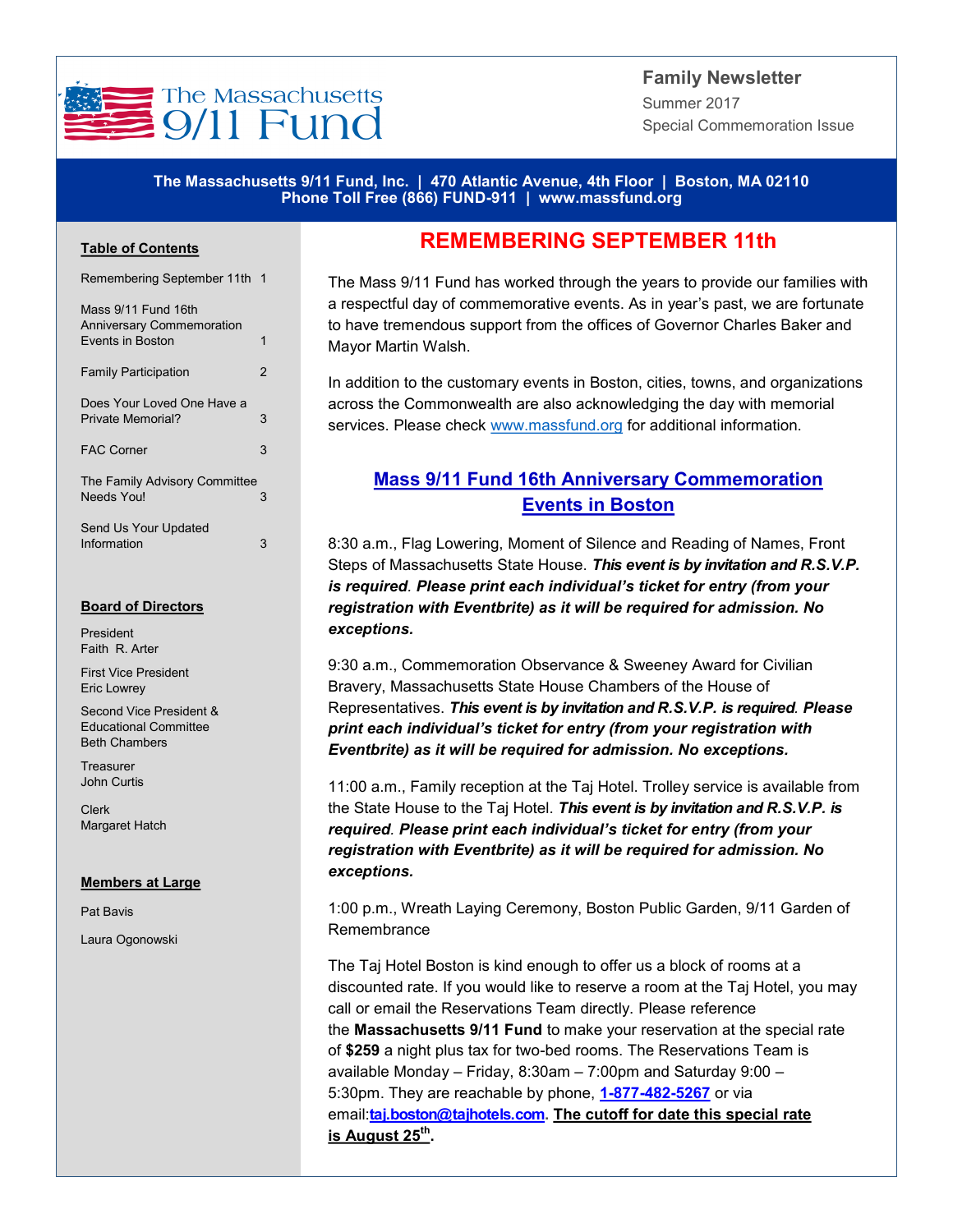#### **Mass 9/11 Stafff**

Alyse R. Mazerolle, Director of Operations and Programs

#### **Family Advisory Committee**

Karin Charles, Chair Iris Friedman, Vice Chair Leslie Blair Christie Coombs Diane Hunt Teresa Mathai Sally White

#### **Honorary Board**

Cany Altman Mary J. Kakas Roderick MacLeish, Jr. Chancellor Marty Meehan Molly Sheridan Barry Tatelman Eliot Tatelman Faith Weiner

#### **In Memoriam**

Senator Edward M. Kennedy Loretta W. Kowal

Formal paper invitations and an instruction card were mailed in July. The card explains how to R.S.V.P. through Eventbrite ([www.911family.eventbrite.ca\).](http://www.911family.eventbrite.ca) **Please respond by the deadline of September 1st. NO EXCEPTIONS**. Also, kindly assist any family members not on email.

We expend a great deal of resources on the commemoration event and must pay for family members who sign up but do not attend. We appreciate your help in minimizing our losses by giving us accurate numbers and informing us if anyone in your party intends to drop out, as soon as possible and no later than **September 1st** .

## **Family Participation**

We are very busy planning the 16th Commemoration event to be held in September. As in the past, this year's ceremony will be private, low-key, and reflective. We are reaching out to seek your participation and suggestions.

**Volunteer name readers**—If you or someone in your family is interested in reading names this year, please send us your name and contact information. Older children are welcome and encouraged to participate. We provide and review a pronunciation guide with you; **a practice session (by phone) is mandatory**. If your loved one's name has been mispronounced in the past, please get in touch with us and give us the correct pronunciation.

### **The deadline for requesting to be a name reader is Thursday, 8/17. This is a hard deadline because the printed programs must be finalized.**

If you are a regular reader, or have previously requested to be added to the list of name readers, and are still interested in doing so at this year's Commemoration, please resubmit your request because it is not automatic. However, we try to include as many different families as possible over time, and members of families who have not been represented in the past do have priority.

Similarly, every year we hope to include new family members who have not played other roles in prior commemorations. Please get in touch with us if you are interested in any of the following opportunities. We will give you all the information you need and train you for the assigned role. The Family Advisory Committee makes the decisions and we will keep you in mind for future years if we cannot accommodate you this time.

(The bell ringer and MC roles are filled.)

Please be aware that we are not updating the photo montage this year.

As always, you are welcome to provide information for listing events held in honor of your loved one, such as by your family foundation, on massfund.org. August 17th is the deadline for providing your information. Please send your request to Iris Friedman at [iris.friedman@massfund.org.](mailto:iris.friedman@massfund.org?subject=Family%20Foundation%20Information) It should include the following: a very short blurb describing the event, what, when, where, address, person to contact, and a link to the website, poster, or further information such as press releases.